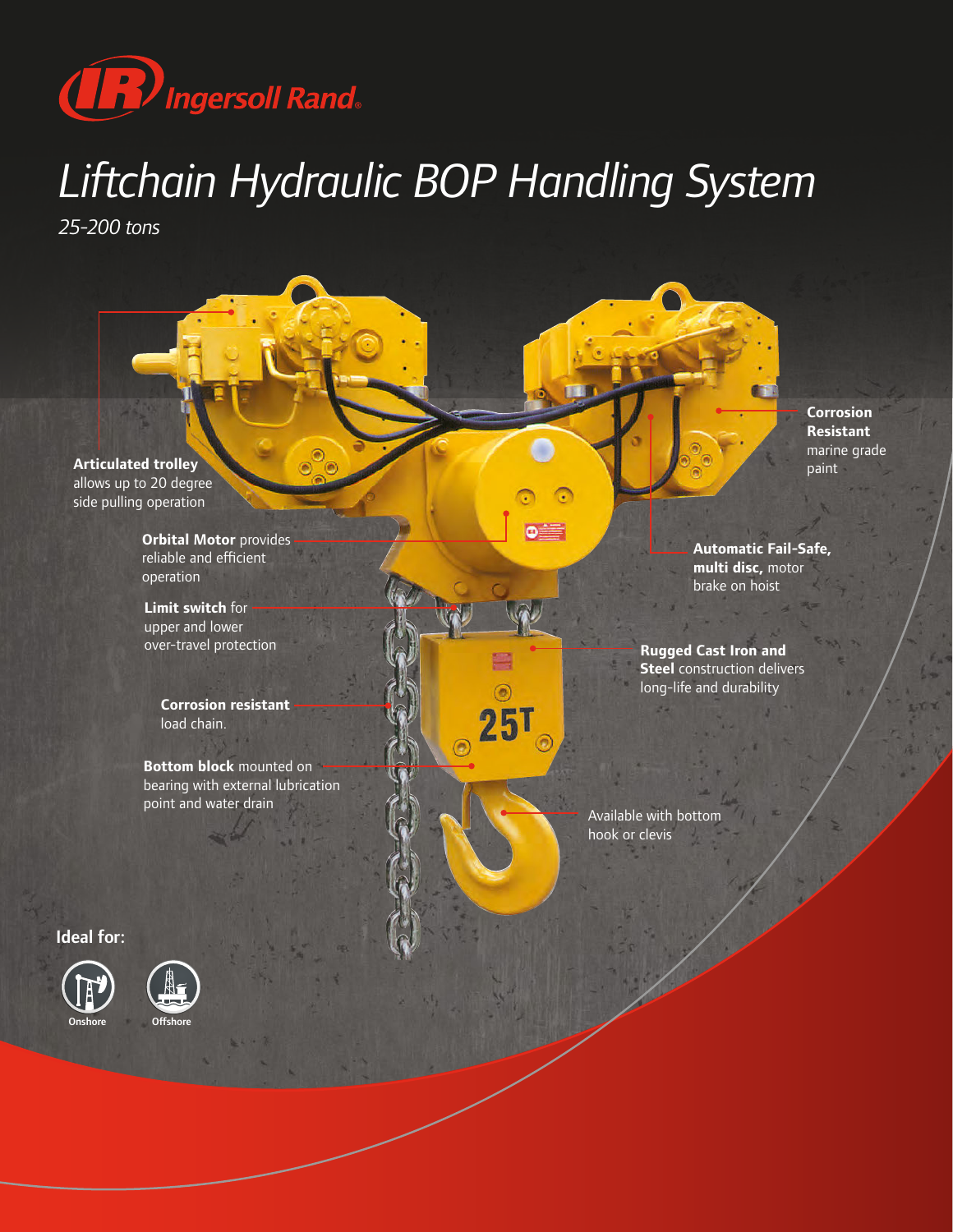

## *Liftchain Hydraulic BOP Handling System*

*25-200 tons*

Ingersoll Rand's Liftchain Hydraulic BOP (Blowout Preventer) Handling systems are driven by reliable hydraulic motors. With an all-steel construction they are available in low and ultra-low headroom models to handle your BOP stack with ease.



|              | <b>General Characteristics</b>                          |                           |                                               |                                                            |                            |                                                      |                                             |                                                                    |                                             |
|--------------|---------------------------------------------------------|---------------------------|-----------------------------------------------|------------------------------------------------------------|----------------------------|------------------------------------------------------|---------------------------------------------|--------------------------------------------------------------------|---------------------------------------------|
| <b>Model</b> | <b>Lifting</b><br><b>Capacity</b><br><b>Metric Tons</b> | <b>Reeves</b><br>of Chain | <b>Standard</b><br>Lift<br>m(f <sub>t</sub> ) | <b>Standard</b><br>Control<br>Length<br>m(f <sub>t</sub> ) | <b>Headroom</b><br>mm (in) | <b>Trolley Flange</b><br>Adjustment Range<br>mm (in) | <b>Standard System</b><br>Weight<br>kg (lb) | <b>Weight per</b><br><b>Additional Meter</b><br>of Lift<br>kg (lb) | <b>Wheel Loading</b><br>per Pair<br>kg (lb) |
| <b>BS25</b>  | 25 (12.5x2)                                             | 2                         | 9(30)                                         | 9(30)                                                      | 1,128 (44.4)               | 131-310 (5-12)                                       | 770 (1,694)                                 | 11.4 (25.08)                                                       | 6,250 (13,750)                              |
| <b>BS30</b>  | 30 (15x2)                                               | 3                         | 9(30)                                         | 9(30)                                                      | (48.9) 242                 | 131-310 (5-12)                                       | 970 (2,134)                                 | 17.1 (37.62)                                                       | 7,500 (16,500)                              |
| <b>BS36</b>  | 36 (18x2)                                               | 3                         | 9(30)                                         | 9(30)                                                      | 1,242 (48.9)               | 131-310 (5-12)                                       | 970 (2,134)                                 | 17.1 (37.62)                                                       | 9,000 (19,800)                              |
| <b>BS40</b>  | 40 (20x2)                                               | 4                         | 9(30)                                         | 9(30)                                                      | 1,290 (50.8)               | 131-310 (5-12)                                       | 1,090 2,398)                                | 22.8 (50.16)                                                       | 12,500 (27,500)                             |
| BS50Q        | 50 (25x2)                                               | 4                         | 9(30)                                         | 9(30)                                                      | 976 (38.4)                 | 131-310 (5-12)                                       | 2,130 (4,686)                               | 21.4 (47.08)                                                       | 12,500 (27,500)                             |
| <b>BS50</b>  | 50 (25x2)                                               | 2                         | 9(30)                                         | 9(30)                                                      | 1,290 (50.8)               | 160-310 (6-12)                                       | 1,090 (2,398)                               | 22.8 (50.16)                                                       | 6,250 (13,750)                              |
| <b>BS75</b>  | 75 (37.5x2)                                             | 3                         | 9(30)                                         | 9(30)                                                      | 1,170 (46.1)               | 160-310 (6-12)                                       | 2,990 (6,578)                               | 32.1 (70.62)                                                       | 9,375 (20,625)                              |
| <b>BS100</b> | 100 (50x2)                                              | 4                         | 9(30)                                         | 9(30)                                                      | 1,392 (54.8)               | 160-310 (6-12)                                       | 3,460 (7,612)                               | 42.8 (94.16)                                                       | 12,500 (27,500)                             |
| <b>BS150</b> | 150 (75x2)                                              | 3                         | 9(30)                                         | 9(30)                                                      | 1,845 (72.6)               | 160-310 (6-12)                                       | 9,880 (21,736)                              | 68.4 (150.48)                                                      | 9,375 (20,625)                              |
| <b>BS200</b> | 200 (100x2)                                             | 4                         | 9(30)                                         | 9(30)                                                      | (74.8) 901.                | 160-310 (6-12)                                       | 12,390 (27,258)                             | 91.2 (200.64)                                                      | 12,500 (27,500)                             |

| <b>Performance</b> |                     |                  |                                        |                          |                                                   |                                                       |                                                               |                                                   |                                                       |                                   |
|--------------------|---------------------|------------------|----------------------------------------|--------------------------|---------------------------------------------------|-------------------------------------------------------|---------------------------------------------------------------|---------------------------------------------------|-------------------------------------------------------|-----------------------------------|
|                    |                     |                  |                                        | <b>Hoist Performance</b> |                                                   |                                                       |                                                               | <b>Trolley Performance</b>                        |                                                       |                                   |
|                    | Lifting<br>Capacity | <b>Full Load</b> | <b>Lifting Speed</b><br><b>No Load</b> | <b>Lowering</b><br>speed | <b>Nominal</b><br><b>Hydraulic</b><br><b>Flow</b> | <b>Working</b><br><b>Hydraulic</b><br><b>Pressure</b> | Powered<br><b>Trolley</b><br>Traverse<br>Speed <sup>(1)</sup> | <b>Nominal</b><br><b>Hydraulic</b><br><b>Flow</b> | <b>Working</b><br><b>Hydraulic</b><br><b>Pressure</b> | <b>Minimum</b><br>Curve<br>Radius |
| <b>Model</b>       | <b>Metric Tons</b>  | m/min (fpm)      | m/min (fpm)                            | $m/min$ (fpm)            |                                                   | $m^3/m$ in<br>(cfm)                                   | m/min<br>(fpm)                                                | $m^3/m$ in (cfm)                                  | bar (psi)                                             | dbA                               |
| <b>BS25</b>        | 25 (12.5x2)         | 2.8(9.19)        | 2.8(9.19)                              | 2.8(9.19)                | 48 (12.6)                                         | 140 (2,030)                                           | 15 (49)                                                       | 10(3)                                             | 140 (2,030)                                           | 3(10)                             |
| <b>BS30</b>        | 30 (15x2)           | 1.9(6.23)        | 1.9(6.23)                              | 1.9(6.23)                | 48 (12.6)                                         | 140 (2,030)                                           | 15 (49)                                                       | 10(3)                                             | 140 (2,030)                                           | 5(16.4)                           |
| <b>BS36</b>        | 36 (18x2)           | 1.9(6.1)         | 1.9(6.1)                               | 1.9(6.1)                 | 48 (12.6)                                         | 140 (2,030)                                           | 15 (49)                                                       | 10(3)                                             | 140 (2,030)                                           | 5(16.4)                           |
| <b>BS40</b>        | 40 (20x2)           | 1.4(4.1)         | 1.4(4.1)                               | 1.4(4.1)                 | 48 (12.6)                                         | 140 (2,030)                                           | 15 (49)                                                       | 10(3)                                             | 140 (2,030)                                           | 5(16.4)                           |
| <b>BS50Q</b>       | 50 (25x2)           | 1.4(4.1)         | 1.4(4.1)                               | 1.4(4.1)                 | 48 (12.6)                                         | 140 (2,030)                                           | 15 (49)                                                       | 10(3)                                             | 140 (2,030)                                           | 5(16.4)                           |
| <b>BS50</b>        | 50 (25x2)           | 2.27(7.45)       | 2.27(7.45)                             | 2.27 (7.45)              | 50 (13.2)                                         | 175 (2,538)                                           | 15 (49)                                                       | 10(3)                                             | 175 (2,538)                                           | 105 (344)                         |
| <b>BS75</b>        | 75 (37.5x2)         | 1.51(4.95)       | 1.51 (4.95)                            | 1.51(4.95)               | 50 (13.2)                                         | 180 (2,610)                                           | 15 (49)                                                       | 10(3)                                             | 180 (2,610)                                           | 105 (344)                         |
| <b>BS100</b>       | 100 (50x2)          | 1.13(3.7)        | 1.13(3.7)                              | 1.13(3.7)                | 50 (13.2)                                         | 177 (2,567)                                           | 15 (49)                                                       | 10(3)                                             | 177 (2,567)                                           | 105 (344)                         |
| <b>BS150</b>       | 150 (75x2)          | 0.48(1.57)       | 0.48(1.57)                             | 0.48(1.57)               | 35(9.2)                                           | 140 (2,030)                                           | 15 (49)                                                       | 35(9)                                             | 140 (2,030)                                           | 130 (426)                         |
| <b>BS200</b>       | 200 (100x2)         | 0.36(1.18)       | 0.36(1.18)                             | 0.36(1.18)               | 35(9.2)                                           | 220 (3,190)                                           | 15 (49)                                                       | 35(9)                                             | 220 (3,190)                                           | 130 (426)                         |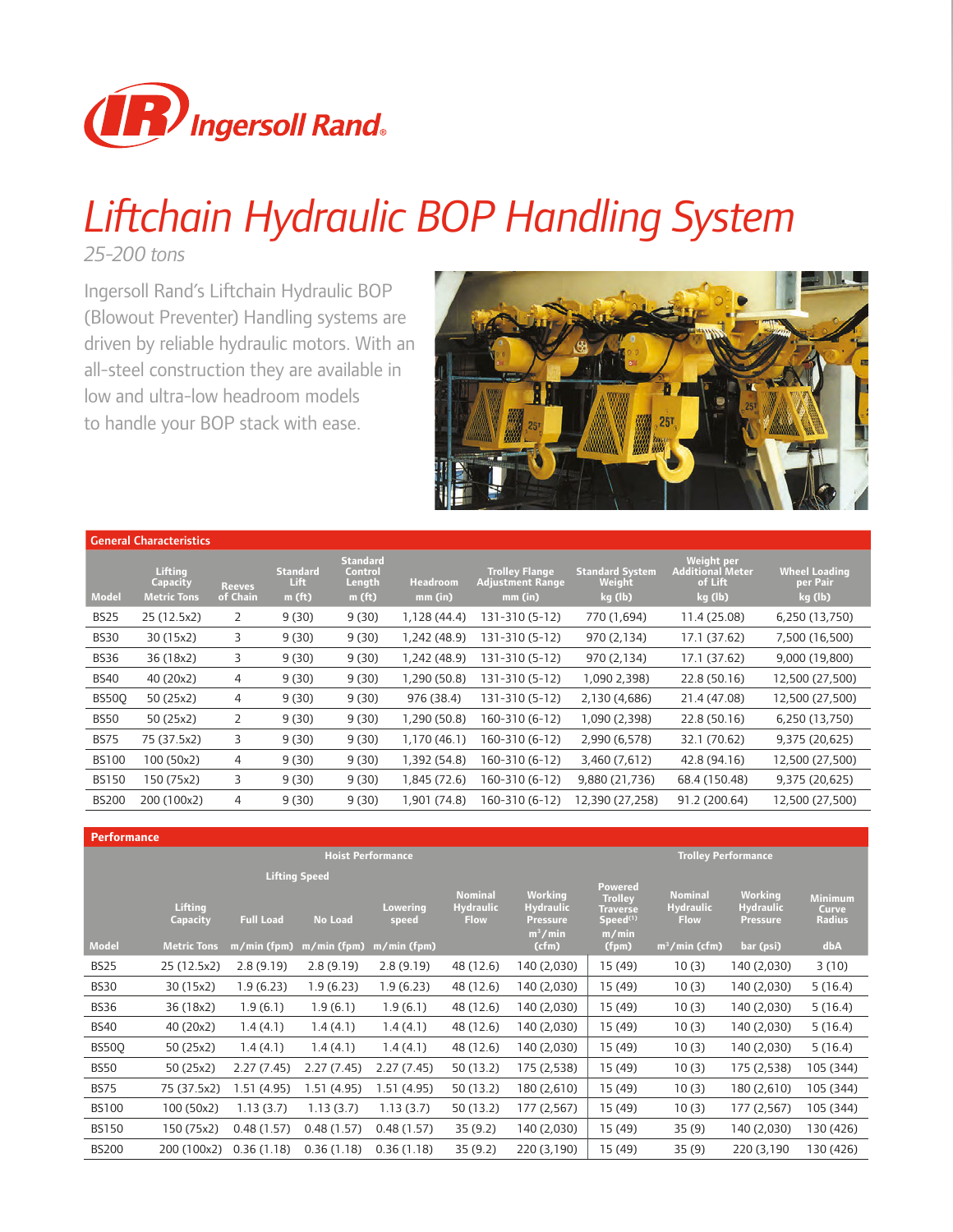

|              | Chain Container Dimensions for 9m (30 ft) standard lift (1) |                           |                             |
|--------------|-------------------------------------------------------------|---------------------------|-----------------------------|
| <b>Model</b> | Oπ<br>mm (in)                                               | U <sub>2</sub><br>mm (in) | $\overline{U}$ 3<br>mm (in) |
| <b>BS25</b>  | 565 (22.24)                                                 | 720 (28.35)               | 400 (15.75)                 |
| <b>BS30</b>  | 565 (22.24)                                                 | 720 (28.35)               | 400 (15.75)                 |
| <b>BS36</b>  | 565 (22.24)                                                 | 720 (28.35)               | 400 (15.75)                 |
| <b>BS40</b>  | 565 (22.24)                                                 | 720 (28.35)               | 550 (21.65)                 |
| <b>BS500</b> | 565 (22.24)                                                 | 720 (28.35)               | 550 (21.65)                 |

 $<sup>(1)</sup>$  Chain containers are available with many other dimensions.</sup> Please contact your sales representative for details.

| Model        | $\mathbf{A}$                    | в                        | c.          | E                      | F           | G.          | н          |           |                                                              | K           |             |
|--------------|---------------------------------|--------------------------|-------------|------------------------|-------------|-------------|------------|-----------|--------------------------------------------------------------|-------------|-------------|
| <b>BS25</b>  | 1,128 (44.41) 500 (19.68)       |                          | 120 (4.72)  | 240 (9.45)             | 67 (2.64)   | 318 (12.52) | 253 (9.96) |           | 338 (14.05) 1,415 (55.7) 228 (8.98)                          |             | 143 (5.63)  |
| BS30         |                                 | 1,242 (48.9) 642 (25.27) |             | 156 (6.14) 312 (12.28) | 80 (3.15)   |             |            |           | 318 (12.52) 311 (12.24) 342 (13.46) 1,592 (62.68) 228 (8.98) |             | 143 (5.63)  |
| <b>BS36</b>  | 1,242 (48.9)                    | 642 (25.27)              |             | 156 (6.14) 312 (12.28) | 80 (3.15)   |             |            |           | 318 (12.52) 311 (12.24) 342 (13.46) 1,592 (62.68) 228 (8.98) |             | 143 (5.63)  |
| <b>BS40</b>  | 1,290 (50.79) 642 (25.27)       |                          | 156 (6.14)  | 312 (12.28)            | 94 (3.7)    |             |            |           | 377 (14.84) 311 (12.24) 342 (13.46) 1,592 (62.68) 228 (8.98) |             | 143 (5.63)  |
|              | BS500 1,290 (50.79) 642 (25.27) |                          | 156 (6.14)  | 312 (12.28)            | 94(3.7)     |             |            |           | 377 (14.84) 311 (12.24) 342 (13.46) 1,606 (63.23) 228 (8.98) |             | 85 (3.34)   |
| Model        | M                               | N.                       | $\Omega$    | P.                     | $\mathbf Q$ | R           | S.         |           |                                                              | W           | Y           |
| <b>BS25</b>  | 150 (5.9)                       | 203 (7.99)               | 220 (8.66)  | 58 (2.28)              | 160 (6.3)   | 200 (7.87)  | 48 (1.89)  | 68 (2.68) | 58 (2.28)                                                    | 739 (29.09) | 222 (8.74)  |
| <b>BS30</b>  | 200 (7.87)                      | 206 (8.11)               | 270 (10.63) | 78 (3.07)              | 225 (8.86)  | 272 (10.71) | 56 (2.2)   | 80 (3.15) | 58 (2.28)                                                    | 797 (31.38) | 283 (11.14) |
| <b>BS36</b>  | 200 (7.87)                      | 206 (8.11)               | 270 (10.63) | 78 (3.07)              | 225 (8.86)  | 272 (10.71) | 56 (2.2)   | 80 (3.15) | 58 (2.28)                                                    | 797 (31.38) | 283 (11.14) |
| <b>BS40</b>  | 200 (7.87)                      | 235 (9.25)               | 270 (10.63) | 87 (3.42)              | 225 (8.86)  | 272 (10.71) | 56(2.2)    | 80 (3.15) | 58 (2.28)                                                    | 797 (31.38) | 339 (13.35) |
| <b>BS500</b> | 200 (7.87)                      | 235(9.25)                | 270 (10.63) | 87 (3.42)              | 225 (8.86)  | 272 (10.71) | 56(2.2)    | 80(3.15)  | 58 (2.28)                                                    | 797 (31.38) | 339 (13.35) |



|              | Chain Container Dimensions for 9m (30 ft) standard lift (1) |                         |                |
|--------------|-------------------------------------------------------------|-------------------------|----------------|
| Model        | UT<br>$mm$ (in)                                             | $\mathbf{U}$<br>mm (in) | UB.<br>mm (in) |
| <b>BS50</b>  | 795 (31.3)                                                  | 706 (27.8)              | 533 (21.0)     |
| <b>BS75</b>  | 886 (34.9)                                                  | 859 (33.8)              | 610 (24.0)     |
| <b>BS100</b> | 922 (36.3)                                                  | 935 (36.8)              | 635 (25.0)     |

(1) Chain containers are available with many other dimensions. Please contact your sales representative for details.

| Model        | $\mathbf{A}$ | в                            | $\epsilon$  | D.                      | E.          | E.         | $\mathsf{G}$ | н                                                                                    |             |             | $\mathbf{K}$                                    | ш | M                       |
|--------------|--------------|------------------------------|-------------|-------------------------|-------------|------------|--------------|--------------------------------------------------------------------------------------|-------------|-------------|-------------------------------------------------|---|-------------------------|
|              |              |                              |             |                         |             |            |              |                                                                                      |             |             |                                                 |   |                         |
| BS50         | 976 (38.42)  | 1,240 (48.82)                | 370 (14.57) | 500 (19.68)             | 240 (9.45)  | 97 (3.82)  |              | 446 (17.56) 265 (10.43) 357 (14.05) 1,293 (50.9) 298 (11.73) 137 (5.39)              |             |             |                                                 |   | 190 (7.48)              |
| <b>BS75</b>  |              | $1,170(46.06)$ $1,552(61.1)$ |             | 455 (17.91) 642 (25.28) | 312 (12.28) | 132(5.2)   |              | 500 (19.68) 372 (14.64) 360 (14.17) 1,572 (61.89) 298 (11.73) 137 (5.39) 278 (10.94) |             |             |                                                 |   |                         |
| <b>BS100</b> | 1,392 (54.8) | 1,552(61.1)                  | 455 (17.91) | 642 (25.28)             | 312 (12.28) | 152 (5.98) |              | 500 (19.68) 372 (14.64) 360 (14.17) 1,662 (65.43) 298 (11.73) 137 (5.39) 281 (11.06) |             |             |                                                 |   |                         |
| <b>BS150</b> | 1,845 (73)   | 3,254 (128)                  | 906 (36)    | 642 (25)                | 312 (12)    | 190(7)     | 528 (21)     | 684 (27)                                                                             | 360 (14.17) | 2,305 (91)  | 298 (11.73) 199 (7.83)                          |   | 490 (19.29)             |
| <b>BS200</b> | 1,901 (75)   | 3,254 (128)                  | 906 (36)    | 642 (25)                | 312 (12)    | 212(8)     | 528 (21)     | 684 (27)                                                                             | 360 (14.17) | 2,383 (94)  | 298 (11.73) 199 (7.83)                          |   | 430 (16.92)             |
|              |              |                              |             |                         |             |            |              |                                                                                      |             |             |                                                 |   |                         |
| Model        | N            | $\overline{0}$               | P.          | 0                       | R           | s          |              | U                                                                                    |             | W           | $\mathbf{x}$                                    |   | Z                       |
| <b>BS50</b>  | 276 (10.87)  | 220 (8.66)                   | 82 (3.23)   | 160(6.3)                | 200 (7.87)  | 48 (1.89)  | 68 (2.68)    | -                                                                                    | 58 (2.28)   | 436 (17.16) | $\overline{\phantom{a}}$                        |   | 339 (13.35) 500 (19.68) |
| <b>BS75</b>  | 298 (11.73)  | 270 (10.63)                  | 103 (4.05)  | 225 (8.86)              | 272 (10.71) | 56(2.2)    | 80 (3.15)    | -                                                                                    | 58 (2.28)   | 494 (19.45) | $\overline{\phantom{a}}$                        |   | 384 (15.12) 598 (23.54) |
| <b>BS100</b> | 352 (13.85)  | 270 (10.63)                  | 118 (4.65)  | 225 (8.86)              | 272 (10.71) | 56(2.2)    | 80 (3.15)    | ۰                                                                                    | 58 (2.28)   | 494 (19.45) | -                                               |   | 384 (15.12) 598 (23.54) |
| <b>BS150</b> | 420 (16.53)  | 270 (10.63)                  | 152 (5.98)  | 225 (8.86)              | 272 (10.71) | 56(2.2)    | 80 (3.15)    | -                                                                                    | 58 (2.28)   |             | 790 (31.01) 488 (19.21) 574 (22.59) 700 (27.55) |   |                         |